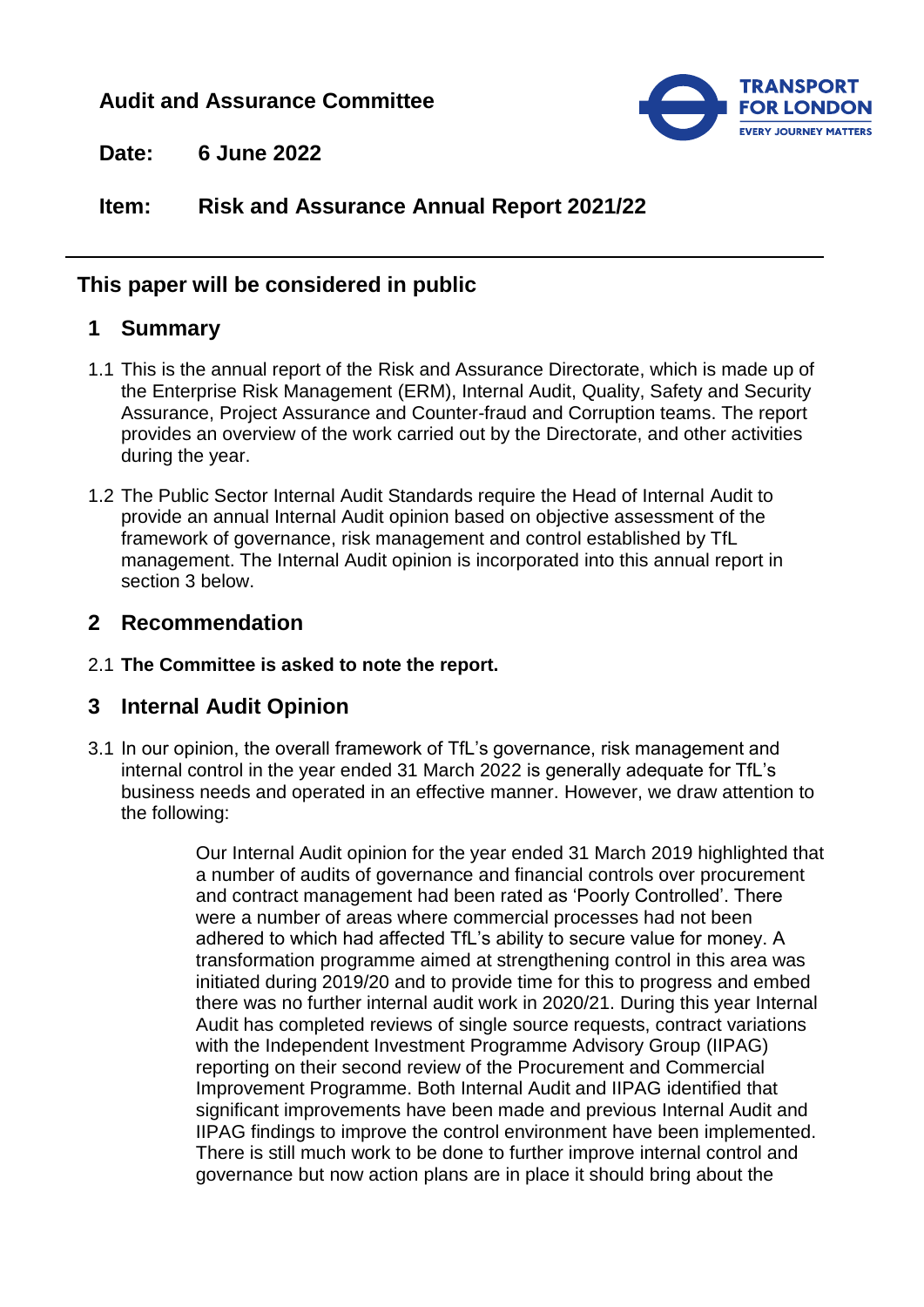required changes. Internal Audit and IIPAG will continue to monitor progress in this area.

#### **Basis of the Internal Audit Opinion**

- 3.2 We are satisfied that sufficient assurance work has been completed to allow us to form a reasonable conclusion on the adequacy and effectiveness of TfL's governance, risk management and control environment.
- 3.3 In giving this opinion, the Committee should note that assurance can never be absolute and, therefore, only reasonable assurance is provided that there are no major weaknesses in the system of internal control processes reviewed. The Internal Audit opinion does not provide any guarantee against material errors, loss or fraud.
- 3.4 The Internal Audit opinion is based on the audits, including consulting and advisory assignments, carried out by Internal Audit during 2021/22, and takes account of other sources of assurance including:
	- (a) second line reviews of capital programmes and projects carried out by the Project Assurance team, and third line assurance delivered by IIPAG;
	- (b) audits of Health, Safety and Environment (HSE) and Asset Management, and Payment Card Industry Data Security Standard (PCI DSS) reviews carried out by the Quality, Safety and Security Assurance team;
	- (c) results of any follow up exercises undertaken in respect of previous years' internal audit work;
	- (d) control issues identified by the Counter-fraud and Corruption team in the course of their investigations; and
	- (e) assurance reviews carried out by the Elizabeth Line Programme and Project Assurance team as well as the work of the IIPAG Elizabeth line sub-group, Project Representative and the Crossrail Advisory Panel.
- 3.5 There have been no matters arising from any of the work completed that need to be brought to the attention of the Committee.
- 3.6 There have been no restrictions imposed on the scope of the work completed by the Internal Audit function.

### **4 Work Delivered**

- 4.1 Risk and Assurance has reported quarterly to the Committee on the work delivered by its various teams. This section summarises the work done over the course of the year.
- 4.2 We are in the process of adjusting all our systems to reflect the new Chief Officer structure and this quarter is a transition. Going forward everything will be changed to the reflect the new structure.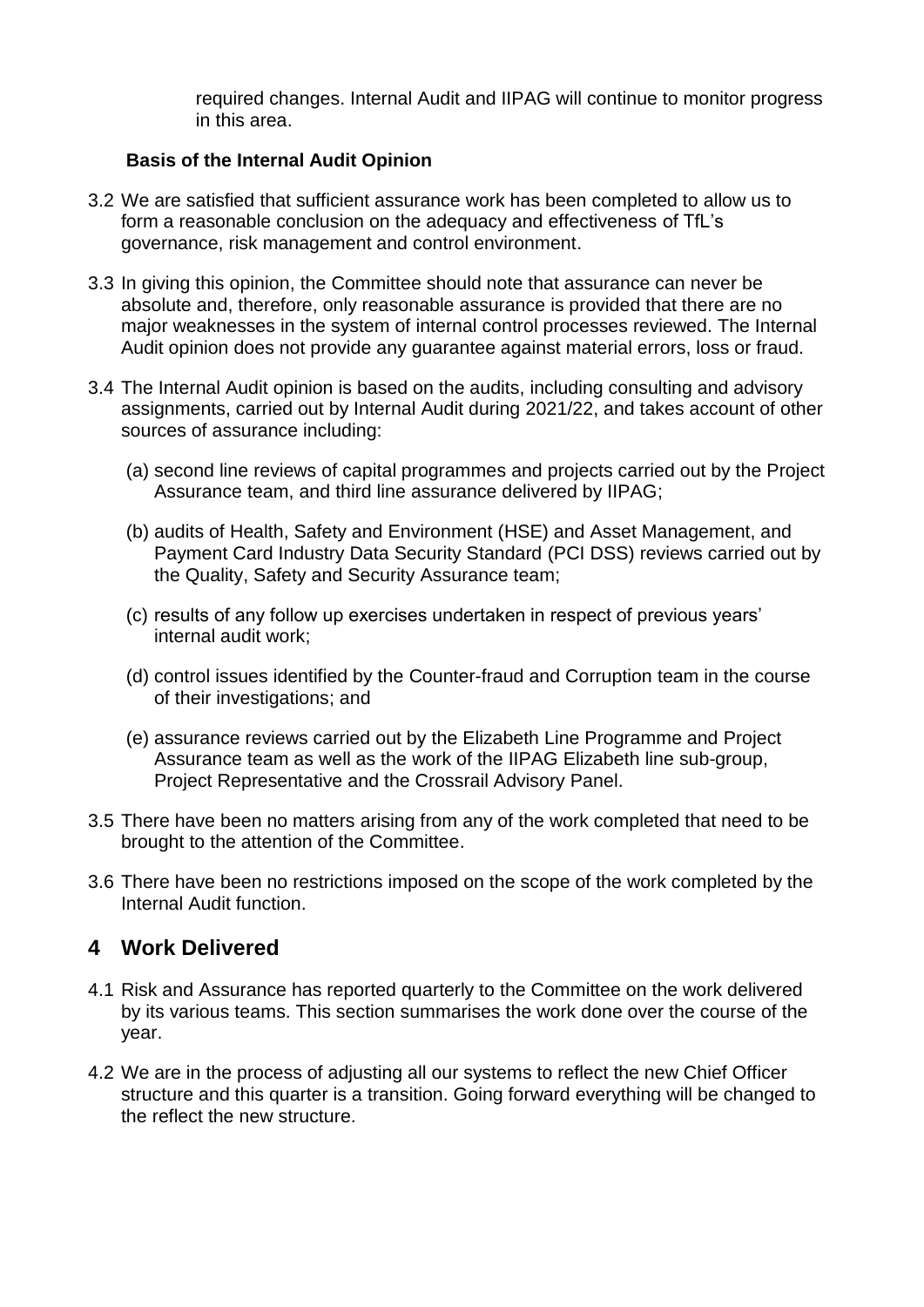#### **Enterprise Risk Management**

- 4.3 All scheduled Level 0 Enterprise Risks have been formally reviewed by the Executive Committee and the relevant Panel or Committee during the year. The only exception was 'Financial Sustainability' (ER7), due to the ongoing funding negotiations with Government.
- 4.4 'Opening of the Elizabeth Line' (ER14) has been broadened to cover all stages of the project and not just the central section.
- 4.5 The top six Level 1 Strategic Elizabeth line risks were developed as per TfL's Enterprise Risk Management process. Discussions are ongoing to expand this list of strategic risks to include strategic programme risks ensuring an integrated picture of Elizabeth line strategic risks is presented to the Elizabeth Line Delivery Group to enable effective decision making.
- 4.6 Active Risk Manager, the risk management software tool used in TfL has been successfully upgraded. The upgraded system has improved reporting capability and functionality which will help to simplify the aggregation, disaggregation and correlation between the different level of risks.
- 4.7 A training programme for TfL's visualisation tool has been developed that will help upskill users to model the systemic interconnectivity and correlation between risks.
- 4.8 Planning began for the Executive Committee and Board informal risk session, covering emerging threats, the risks to achieving TfL's Vision and Value ambitions and risk appetite. The session was held on 4 May 2022 and we are now working closely with the business to update the Level 0 and Level 1 strategic risks which will drive risk management and support better decision making across the organisation.

### **Internal Audit Activity**

- 4.9 The Committee approved the Integrated Audit Plan for 2021/22 on 17 March 2021. The plan clearly distinguishes between the third line (Internal Audit) and second line assurance, with the latter noted in summarised form.
- 4.10 The plan has changed over the year with several additions, cancellations, and deferrals. The reason for this includes changes in risk profile changing priorities and the loss of three members of the Internal Audit team. To accommodate these changes we confirm our audit schedule on a quarterly basis. We have reported regularly on all changes to the plan throughout the year.
- 4.11 A number of audits in the 2021/22 Audit Plan, which commenced late in Quarter 4 of 2021/22 were still in progress at 31 March 2022. This was anticipated and reported to the Committee at the 16 March 2022 meeting. A summary of the Internal Audit reports issued during the year is set out in the table below and includes 14 audits carried forward from the 2020/21 audit plan. The total number of reports issued was 41.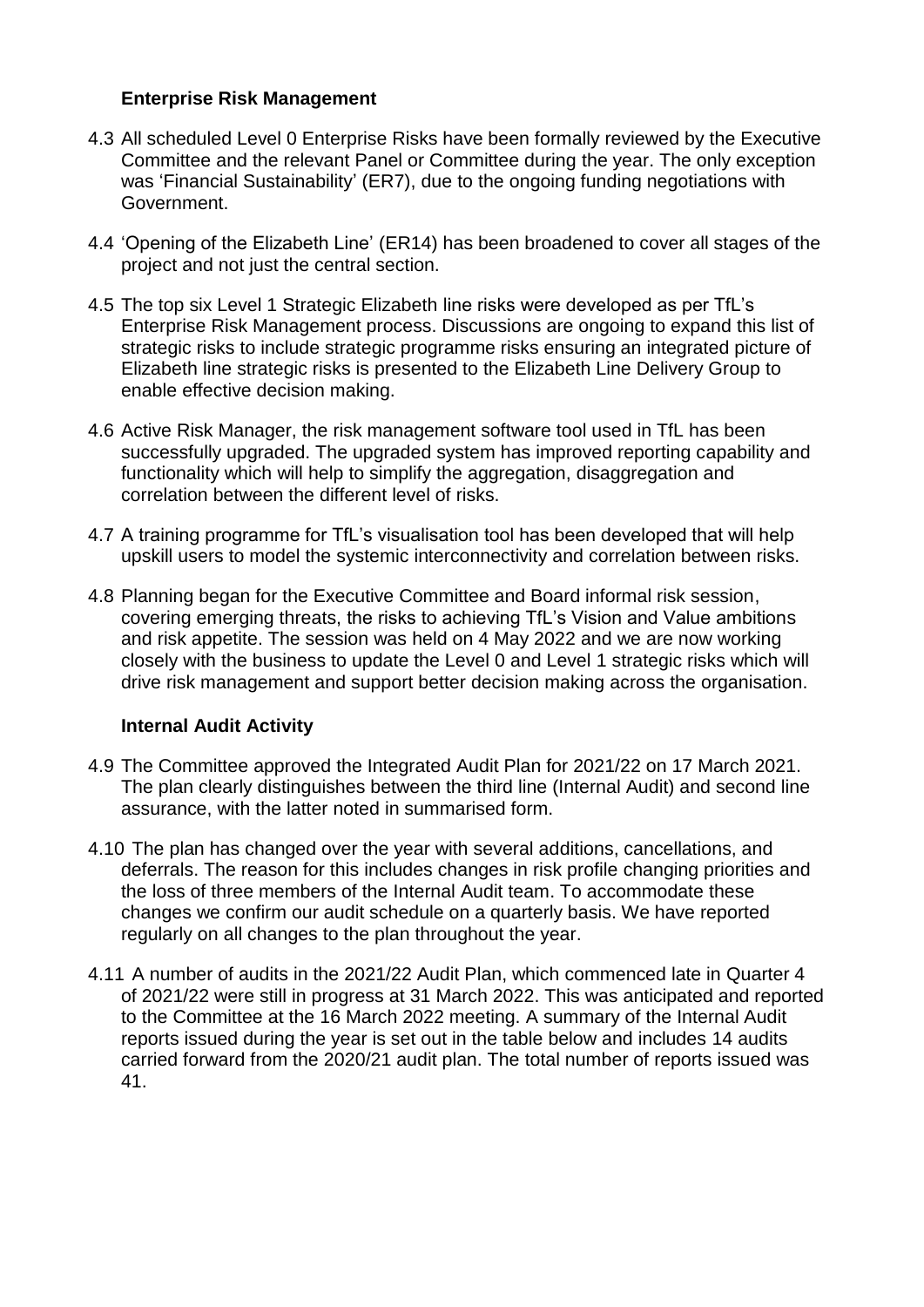

4.12 Excluding memorandums, the percentage of audit reports that were given an assurance rating of poorly controlled or requires improvement has decreased from 82 per cent (2020/21) to 57 per cent this year. This compares with 63 per cent (2019/20) and 48 per cent (2018/19). The lifting of Covid restrictions and new ways of working are likely to be a factor. Analysis of the findings identified that across the business there is an inconsistent approach to record keeping. This includes a lack of supporting evidence for decision making, missing documents to support payments (including timesheets, invoices, supplier costs) recruitment, procurement and asset registers. This exposes TfL to gaps in its corporate memory and hinders our ability to demonstrate (either internally or externally) that appropriate governance and control has been applied. Other themes included lack of clarity over roles and responsibilities, out of date and non-adherence to some policies and procedures and performance management of suppliers/contracts.

#### **Assurance Activity**

4.13 The chart below summarises the work completed at the second and third line of assurance by our various Risk and Assurance teams, by reference to the related Enterprise Risk. Detailed information of the internal audits completed against each of the Enterprise Risks is reported at each Committee meeting. A list of the internal audits completed this year can be found in Appendix 1.

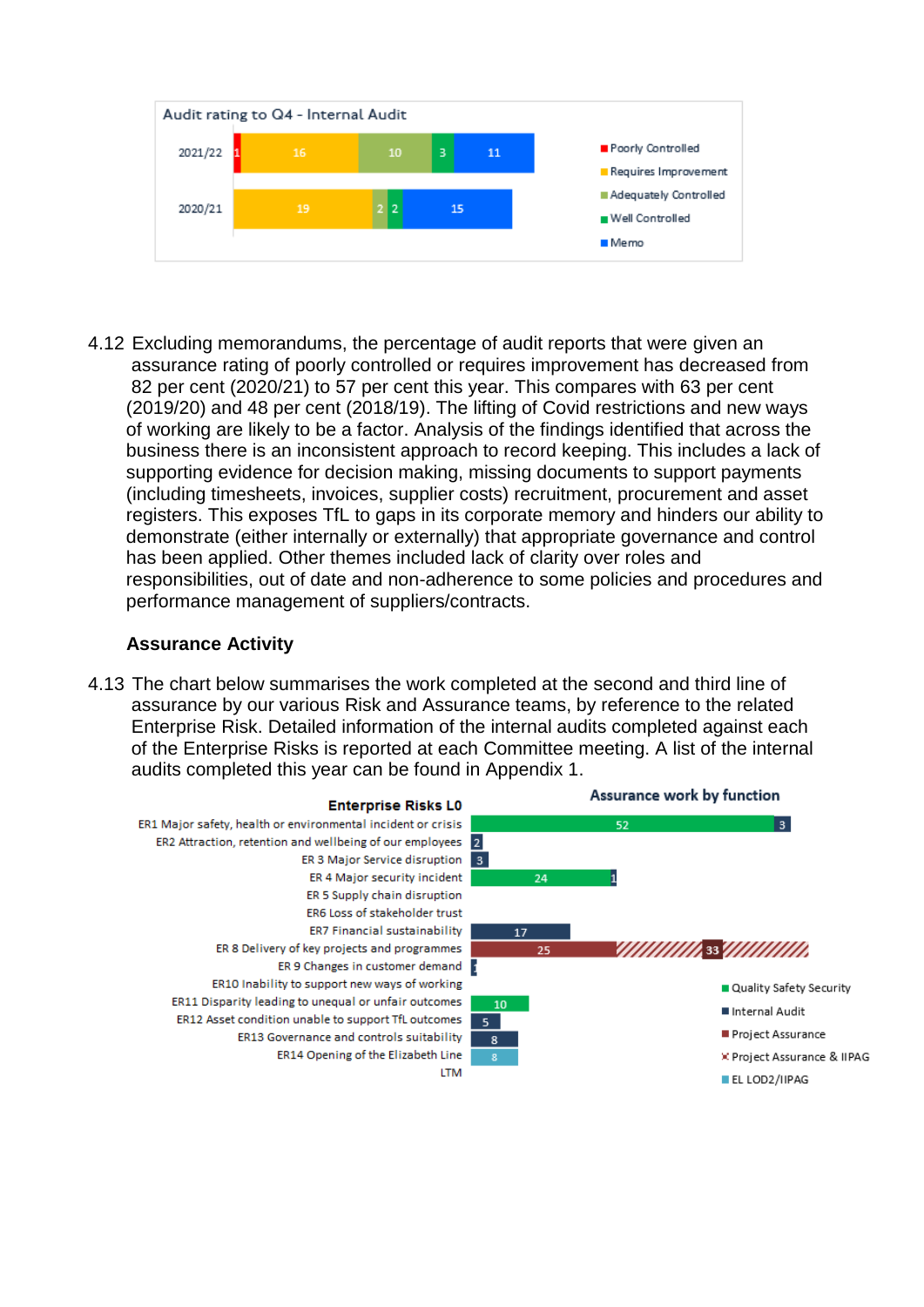4.14 The following paragraphs highlight some of the findings from the audit and assurance work carried out in 2021/22.

### **ER7 – Financial Sustainability**

- 4.15 Audits under this risk heading cover a wide range of activities, including basic financial control as well as procurement/ commercial processes. Around 40 per cent of the Internal Audit plan relates to this risk which is necessary given TfL's financial position. The future success of TfL relies on the right key financial and procurement controls being in place and operating effectively.
- 4.16 During 2021/22 TfL has continued its three-year transformation programme designed to modernise the Procurement and Commercial (P&C) Directorate. The revised senior management structure has now been implemented including the appointment of a number of individuals from outside TfL into key strategic positions. IIPAG, with the support of the PA commercial lead, reviewed this programme in 2020/21 and have undertaken a detailed follow up study this year. IIPAG has acknowledged the significant effort that has been made in the delivery of this programme to date, and the benefits it will begin to demonstrate. There are still concerns over the work still to be done, in particular IIPAG has recommended the urgent development of improvement proposals for the estimating and cost management functions which the programme to date has not addressed. IIPAG and PA will continue to monitor the delivery of this significant programme.
- 4.17 Audits of Single Source Requests (SSRs) and Contract Variations found that the Procurement and Commercial (formerly Procurement and Supply Chain) team had made improvements to the control environment for SSRs but the number and value of those in the first six months of 2021 remained high. This poses potential financial, legal and reputational risks to TfL which are being addressed as a result of this audit. We found that the framework, processes and guidance in place for contract variations have been sufficiently considered and work fairly well. Improvement could be made in the time taken to complete contract variations and record keeping evidencing decision making.
- 4.18 We continue to provide grant audit certification to TfL and the London Transport Museum. This year we certified £17,713,409 of Dedicated Home to College expenditure, £2,625,000 of Arts Council England Funding for the London Transport Museum and €34,191 for Clean Mobile Energy. We issued 10 internal reports of which Transitioning to the new Additional Voluntary Contributions Provider and Bank Reconciliations were found to be well controlled. Fixed Asset accounting and Pensions Payroll were found to be adequately controlled. We continue to see that key financial controls are in place and in the main operating effectively.

### **ER8 – Delivery of the TfL Key Investment Programme**

4.19 The primary source of assurance over delivery of the TfL Investment Programme is through the work of the PA team. The team carries out assurance reviews of projects, programmes and sub-programmes across the TfL Investment Programme. Larger, more complex and riskier projects and programmes are also reviewed by IIPAG, which provides independent third line assurance on the delivery of the Investment Programme.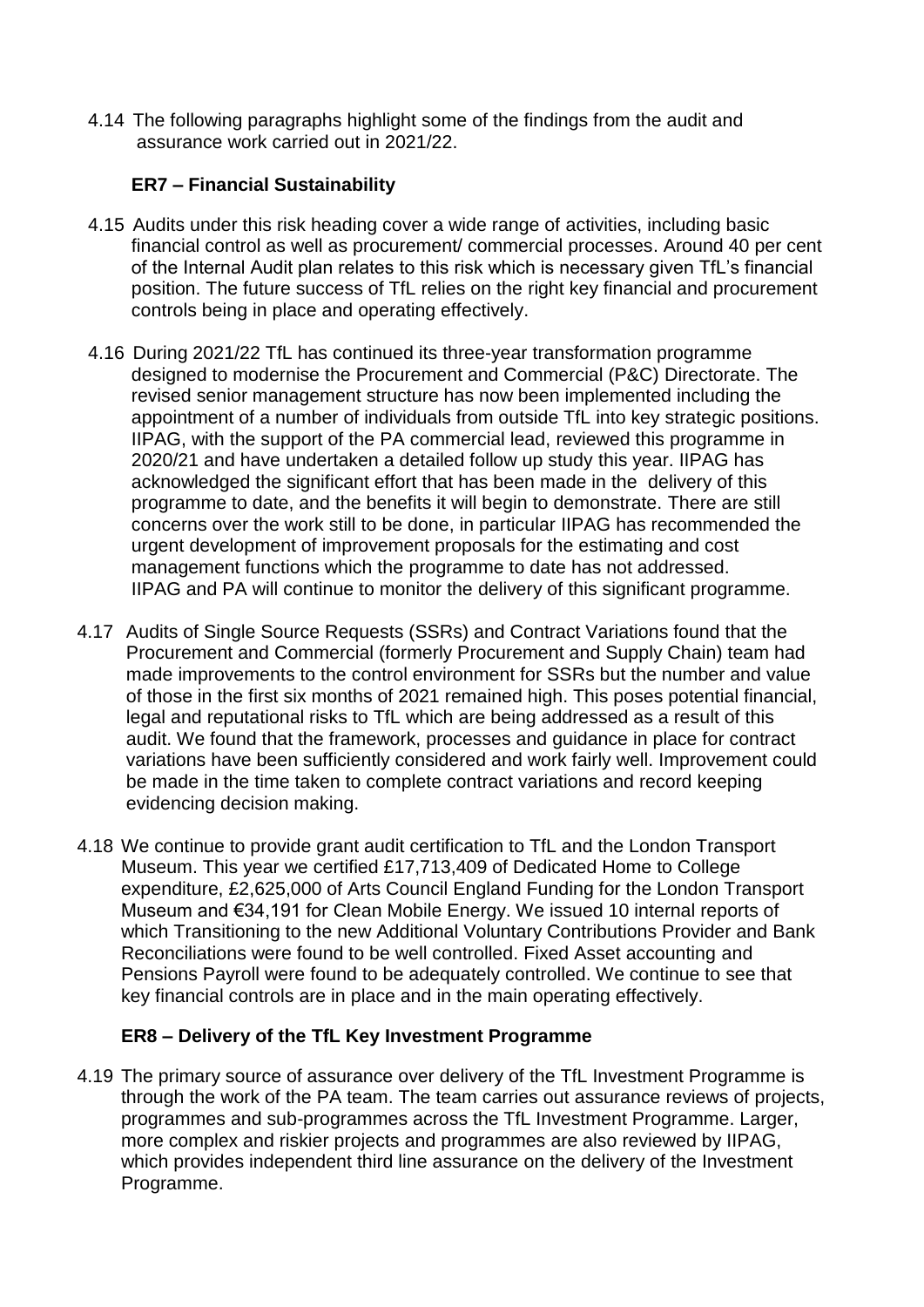- 4.20 During the year PA undertook 58 assurance reviews, these consisted of 17 subprogramme reviews and 41 project reviews. This is a slight increase on 2020/21 but still around 40 per cent lower than in previous years, primarily due to the constrained and uncertain capital funding situation. PA and IIPAG reviews make specific recommendations for improvement and in some cases "critical issues" are identified which need resolution before a project proceeds. A key PA role is to track recommendations and critical issues through to close out, with data being presented to this Committee and the Programmes and Investment Committee, including the reporting of overdue items. PA has focused significant attention this year on supporting business areas to close out their recommendations and critical issues within the agreed timescales, and address items that have become overdue. As a result, the number of open and overdue recommendations has shown an improving trend during the year. This provides confidence to the business that the recommendations that PA and IIPAG make are being acted on in a timely way.
- 4.21 Over the year, in parallel to the formal assurance reviews undertaken, PA has continued to increase continuous assurance activities. The PA team maintains a "watching brief" on projects across the entire Investment Programme, periodically monitoring performance across a number of key metrics. This provides insight on project progress and allows the identification of key issues. This in turn allows PA to recognise common themes across programmes, and this is also used as a focus for subsequent assurance reviews. Summaries of the findings from the assurance of reviews undertaken have been included in reports to the Programmes and Investment Committee and the Risk and Assurance quarterly reports to this Committee.
- 4.22 Programme Assurance work has been more challenging this year with the uncertainty around funding creating fluidity around when projects and programmes require assurance interventions to align with funding requests and other key activities. PA has responded dynamically to this challenge and rescheduled activity often at short notice to respond to business needs, and where needed have tailored assurance reviews to accommodate urgent requests, often using information gleaned from the continuous assurance process. This has particularly been the case for the Healthy Streets programme. Additionally, this year PA has seen an increasing demand for the output of assurance activity in order to support business decision making, plus there being a recognition of the high-quality output provided by PA.
- 4.23 The PA team also identify, highlight and monitor themes that arise during reviews across the Investment Programme. There have been three themes that have been particularly prevalent during this year:
	- (a) **Availability of Staff Resources:** Concerns over the resourcing levels and their impact on successful delivery, have arisen in a number of PA reviews this year. PA reports over the course of the year have provided regular updates to the business on this issue including specific views over resourcing challenges in the commercial and engineering areas;
	- (b) **Quality of Business Cases:** Business cases are reviewed in detail in many PA reviews. In order to elevate the standard of business cases, an improvement programme has been put in place during the course of this year. The work being done by leads in Investment Delivery Planning and Investment Appraisal as part of first line assurance is very positive with the Business Case Assurance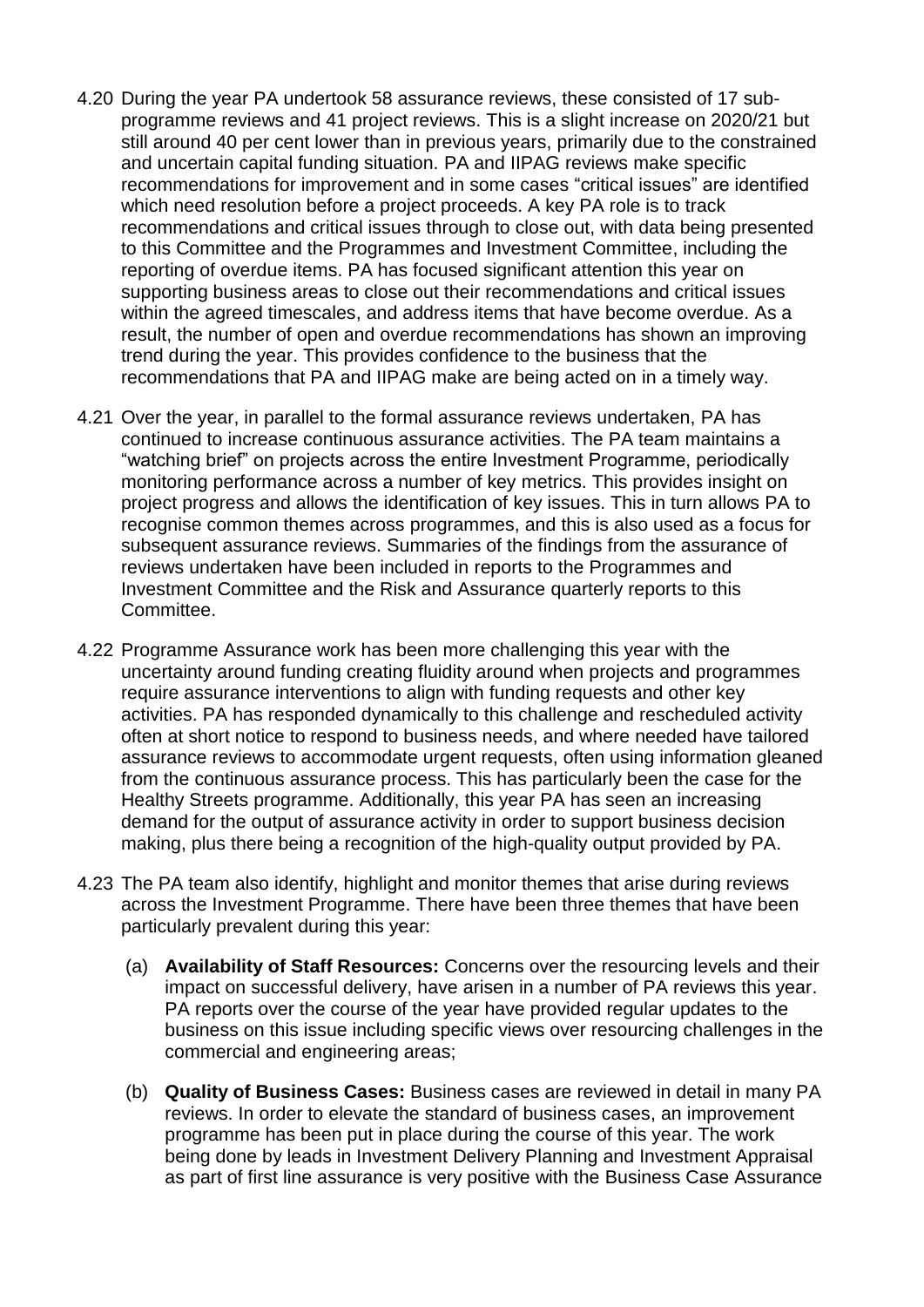Manager in the PA team supporting this improvement initiative. This work will continue in the coming year and PA will continue to monitor and report on standards of business cases in future reviews; and

- (c) **Robust Estimated Final Costs (EFCs):** PA reviews regularly consider the extent to which EFCs can be considered robust. PA has identified a number of drivers that impact the robustness of EFCs. Findings have been identified in order to support improvements in this area. PA will continue to monitor EFCs as part of assurance reviews in the coming year.
- 4.24 PA works very closely with, and provides support to, IIPAG, primarily though conducting joint targeted assurance reviews. These joint interventions ensure comprehensive and broad reviews, and a consistent approach between second and third lines assurance. IIPAG have produced a number of valuable reports during the year including studies on the improvement of the P&C Directorate and the Programme Management Office, risk treatment in projects, and TfL procurement processes. PA has made available subject matter experts in the commercial and business case disciplines to provide high quality input to support IIPAG's work. PA has also strengthened the support that IIPAG receive from the PA team on their cross-cutting work which has also been very beneficial to them.

#### **ER1 – Major Safety, Health or Environmental Incident or Crisis; and ER12 – Asset Condition Unable to Support TfL Outcomes**

- 4.25 The Quality, Safety and Security Assurance team delivers the majority of our assurance over these two risks. Much of the work focused on the implementation of the Safety, Health and Environment (SHE) management system and asset engineering quality management.
- 4.26 Five of the audit reports issued by Quality, Safety and Security Assurance during the year were concluded as 'poorly controlled', as follows:
	- (a) Surface Transport Projects and Programme Delivery: Client Duties and CDM (Construction Design and Management Regulations) Compliance (20-721) – Communication arrangements were found to have affected the completion of key documentation that demonstrate CDM compliance. All actions have been closed;
	- (b) Handover of tram fleet asset information from project to maintenance teams (20- 724) – The audit identified key project documents, project and programme management controls that govern the creation and handover of asset data to operational and maintenance teams. All actions have been closed and a revisit scheduled for 2022;
	- (c) Commercial Development Estates Management HSE Compliance (21-732) Roles and responsibilities were not always clearly defined in management procedures and/or all controls implemented consistently, resulting in potential legal non-compliances. Actions remain open and in progress.
	- (d) Surface Transport Electrical Inspections (21-735) The audit identified gaps in data collection, information, recording, storage and document management of reports/certificates. Actions remain open and in progress; and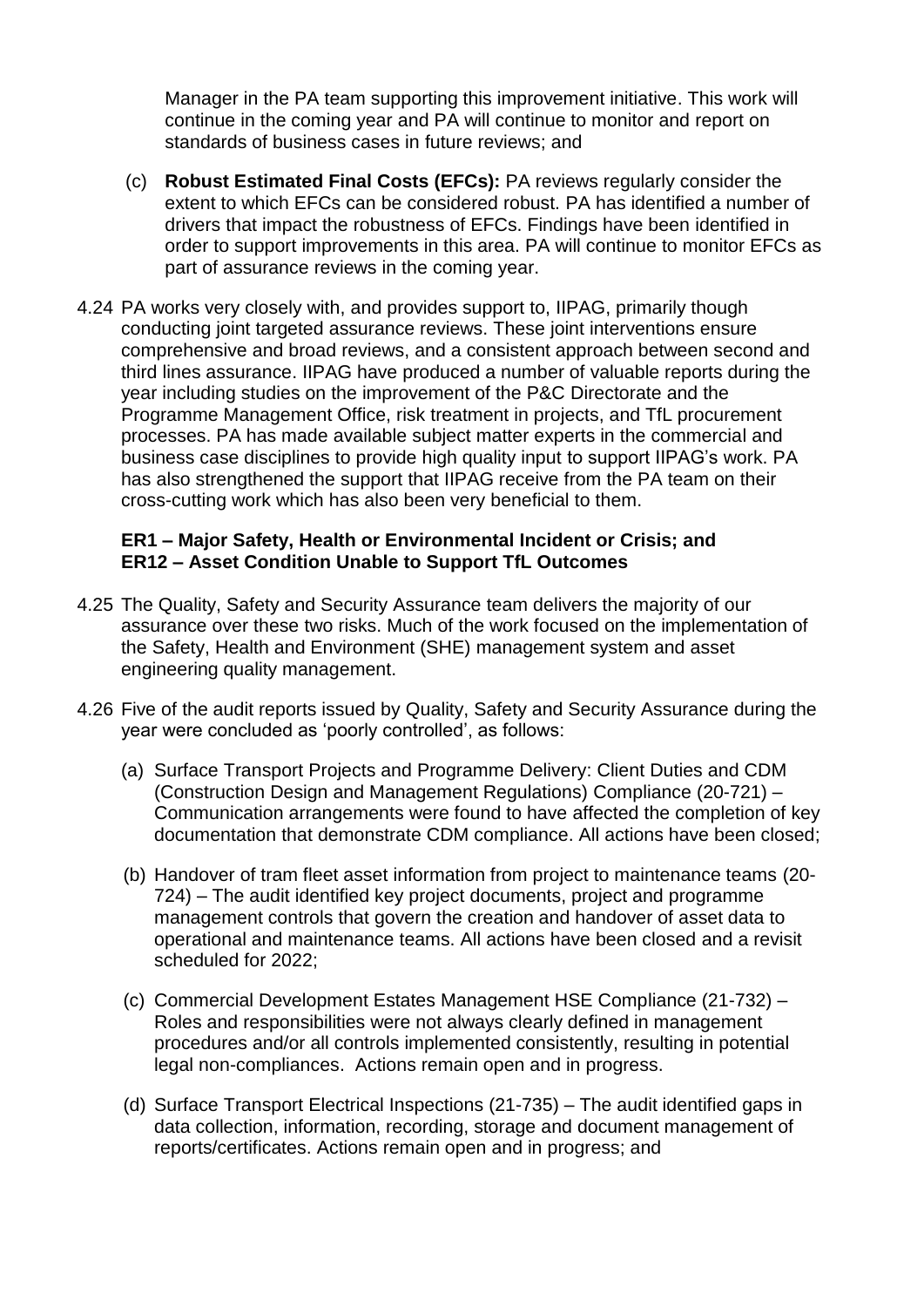- (e) Management of London Underground (LU) station tenants' fire risk assessments (21-736) – The availability and quality of tenant fire risk assessments was inadequate and not consistently monitored by LU. LU has embarked on a large package of work to address this at a systems level. Actions remain open and in progress.
- 4.27 We have continued the programme of Integrated Systems Audits following some delays due to social distancing limitations. These short, focused audits, have now been rolled out into LU Asset Performance and Capital Delivery maintenance teams to test local compliance with asset specific requirements in addition to critical elements of the management system, including HSE, security, competence, and financial controls. The trends and lessons learnt identified from this work have been well received by management teams.
- 4.28 The internal audit of Fatigue Risk Management was rated as requiring improvement. The review found that projects awarded funding under the Bus Safety Innovation Challenge or equivalent were not adequately monitored. It found that invoices received for payment were not always recorded against the project award. There was also no overarching plan that identified the various projects that were taking place within the bus safety team and related projects taking place outside bus safety.
- 4.29 Real time assurance on the effectiveness of the procurement process for the development and implementation of a Digital Safety, Health and Environment Management System (SHEMs) was provided by Internal Audit. The review covered Work Packages 1 and 3. It concluded that the procurement of the new SHEMS was effectively managed through engagement with stakeholders, the Request for Procurement process and evaluation of submissions. A real time audit of Work Package (WP) 2 is in progress and will continue for each WP through to contract award.

### **ER2 – Attraction, Retention and Wellbeing of our Employees**

4.30 An internal audit of the headcount controls process found that it was adequately controlled with recommendations made about how to improve the speed and resources needed to support the process. It found that there are robust local headcount controls in place that limit the value and need for checks to be done by the Human Resources Strategic Governance Team and Chief People Officer.

### **ER3 – Major Service Disruption**

- 4.31 Three audit engagements were completed against this risk. The Engineering Resource Model was found to be adequately controlled with the quality of resourcing information improving and data being managed effectively. Improvement plans had been identified but they need to focus more on easing the process between the leads and on open sharing of information about process problems and solutions.
- 4.32 A series of five audits have been planned to look at Climate Adaptation. This year Internal Audit delivered the first two of these audits which covered Planning, and Roles and Responsibilities. Both areas needed improvement. For Climate Adaptation Planning we found that there is no overarching adaptation strategy or strategic view of the related risks. Supplier and asset climate risk is not fully understood. For Roles and Responsibilities, we found that coordination of adaptation has not been assigned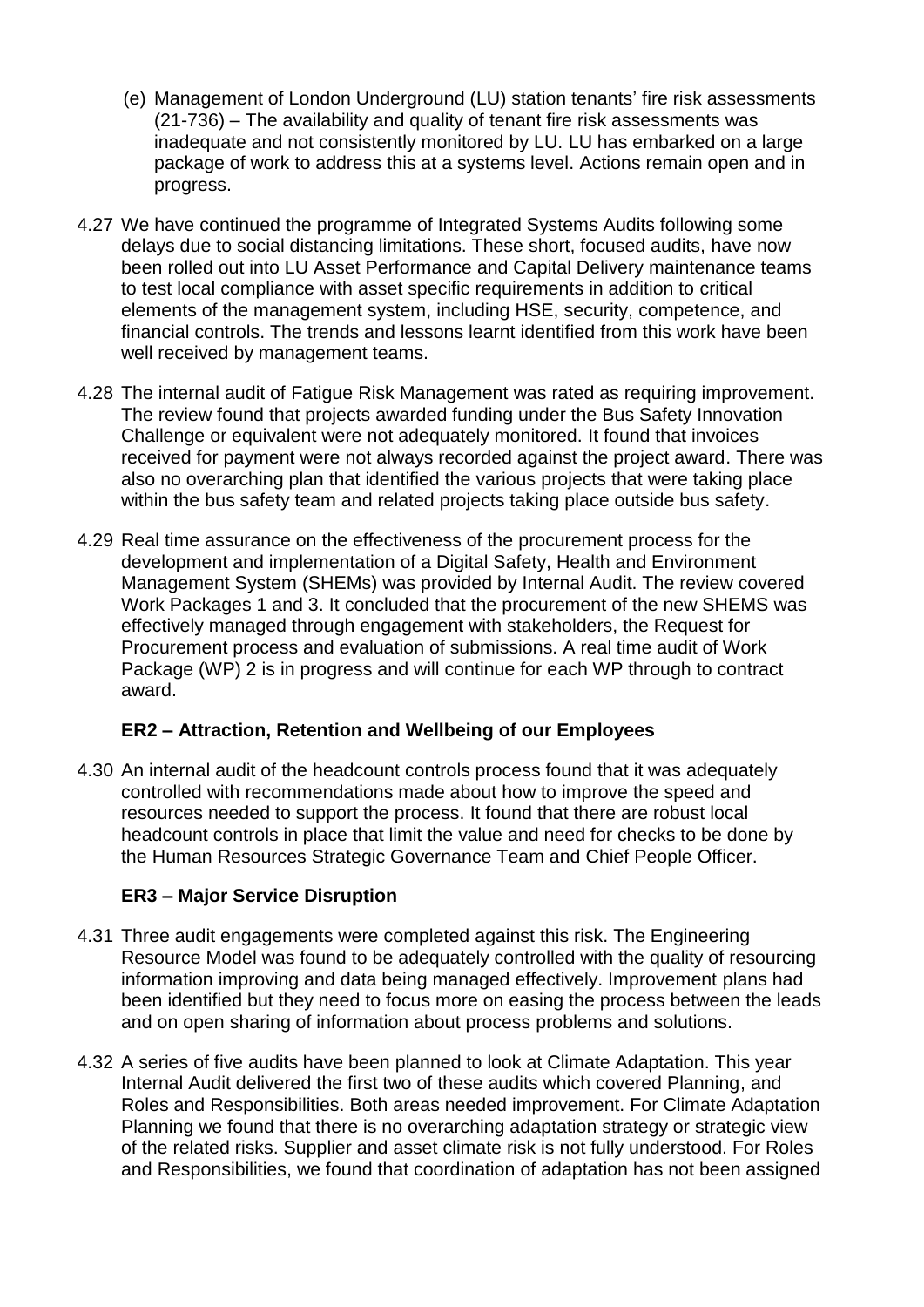to a specific group by TfL's leadership and Directorates lack comprehensive plans for building capabilities and competencies. The work on Climate Adaptation has been particularly well received by the business.

### **ER13 – Governance and Controls Suitability**

- 4.33 Six audits were completed against this risk. We found that compliance with General Data Protection Regulation for the Concessions System was adequately controlled. There are some opportunities to improve the control environment which are being addressed. We also found that the P&C Directorate have the capacity to take on the procurement of Elizabeth line's existing contracts. The new operating model in Procurement and Commercial has built in flexibility that aims to manage the level of uncertainty in estimating future work. It is too early to assess whether this is the case.
- 4.34 During the planning process for the internal audit of Gifts and Hospitality some weaknesses and areas for improvement in the control environment were identified. This included policy, communication, recording and authorisation, review and monitoring, and training. A memo was issued with recommended actions and a full review will be done once the issues have been addressed.
- 4.35 The audits of Declaration of Interests and Recruitment both resulted in requires improvement ratings. We found that improvements were needed in some key controls around declarations of interest. In particular declaration of interest forms are not being kept up to date or returned by some Chief Officers and Directors. On Recruitment while certain controls were adequately designed and operating some areas of weakness were identified. These included the quality of the documentation for assessment and selection of candidates and verification of professional and educational qualifications.
- 4.36 The audit of the Bus Service Delivery Model was a carry-over from the previous year. This was found to be poorly controlled with a number of high priority issues. There were specific issues around roles and responsibilities and a lack of management information to support decision making.

### **ER4 – Major Security Incident**

- 4.37 The two internal audits under this risk covered Technology and Data. The first audit looked at Privileged Access to Mission and Business Critical systems. The overall rating was requires improvement. TfL has not formally determined and classified privileged account types and a privileged access inventory has not been completed. Bi-annual privileged user access reviews are required but these are not happening.
- 4.38 The second internal audit was on Enterprise IT Security Layer. There were several scope areas that could not be tested or tested fully. Not all evidence was provided due to key staff changes and competing priorities with other projects. Given the lack of evidence we were unable to fully assess the operating effectiveness of all controls in the scope. The Quality, Safety and Security Assurance team provided a team member on extended secondment to the Security team in the first half of 2021/22. The objective of this work was to assist in the formation of TfL's security strategy, culture and governance using risk and assurance principles. Quality, Safety and Security Assurance was involved due to the security qualifications and experience of an individual within the team. In Quarter 3 of 2021/22 (Q3) an audit of Local Security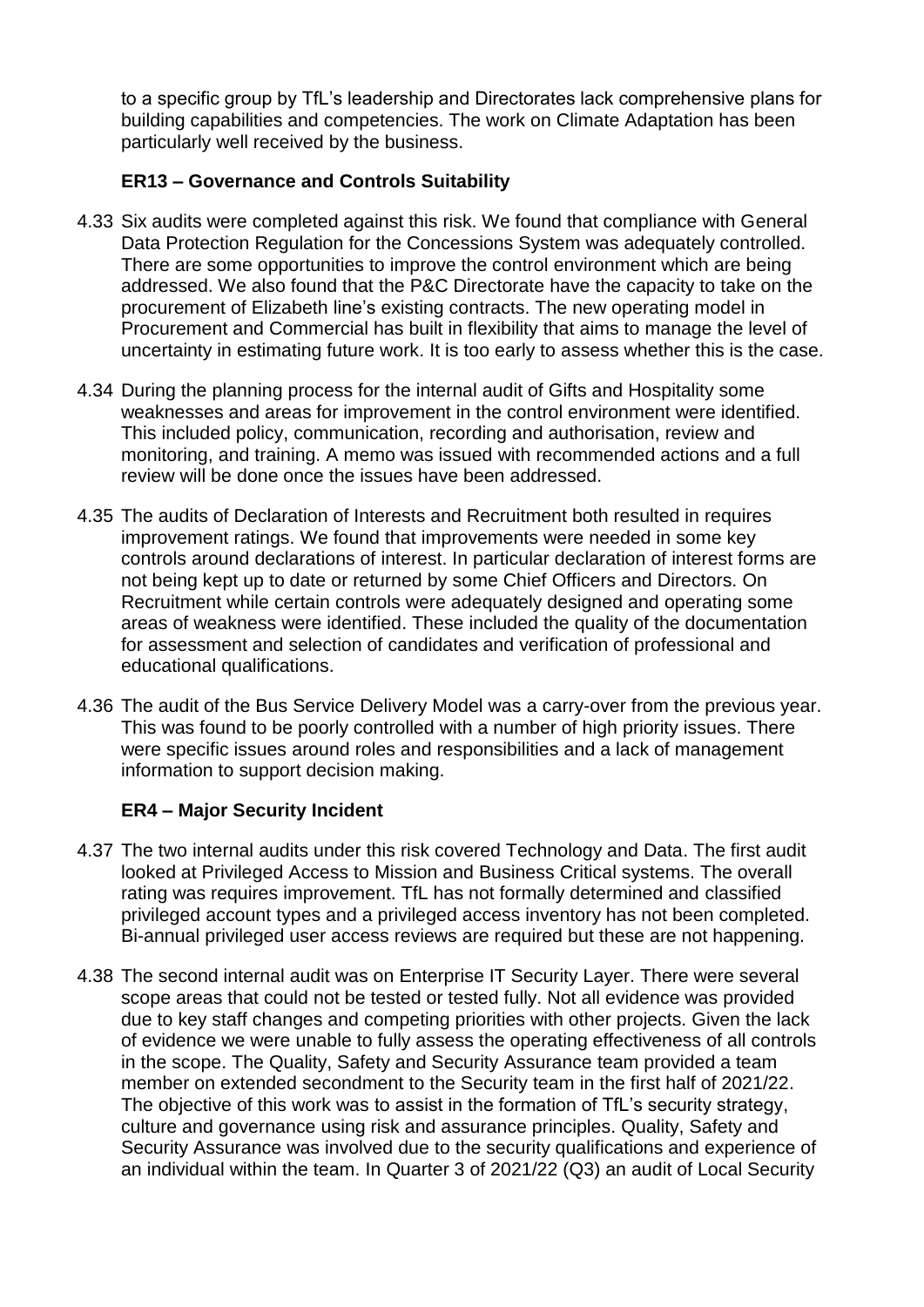Actions Plans was completed to provide qualitative and quantitative intelligence on local manager awareness of their local security risks and sources of further information and guidance within TfL. The conclusions were presented to the TfL Executive Security Group and used to inform further work by the Security Governance and Business Change team.

4.39 Six audits were carried out against the Network and Information Security Regulations, sampling five systems across TfL and the overarching database managed by the Cyber Security team. This programme of audits has provided evidence of the current level of compliance across TfL and actions to strengthen risk management and incident response. Sixteen audits of compliance with the PCI DSS were also completed to ensure that TfL has robust technology, systems, process and competence standards for the processing of card payments. This includes the provision of support and advice to TfL teams introducing new or changing existing payment systems or technology to ensure compliance is designed into the system.

### **ER14 – Opening of the Elizabeth line**

- 4.40 In September 2021, the responsibility for assurance of the Elizabeth line was transferred to the Risk and Assurance Directorate. An Integrated Assurance and Audit schedule was developed to cover second and third line assurance activities and is a rolling programme of activity.
- 4.41 Audit work in Crossrail recommenced in Quarter 2 of 2021/22 and was expanded to cover the Elizabeth line in Q3. By the end of 2021/22 we had issued nine audit reports, four of which of which were concluded as requires improvement. The audit conclusions reflect the rapidly changing nature of the programme and lack of expected controls. A more in-depth view is provided in a separate paper covering Elizabeth line Assurance elsewhere on the agenda.
- 4.42 The Programme and Project Assurance team conducted a number of Targeted Assurance Reviews of the Elizabeth line. These include the Romford Operations Control Centre, the Depot and Fleet organisation, as well as Rail for London Infrastructure's Organisation and Maintenance effectiveness and readiness for entry into Revenue Service. A number of recommendations were made to enhance the service provision and reduce the risk to the operation when Revenue Service commences on 24 May 2022. The recommendations have been accepted and progress is being monitored, with the recommendations either in place or a plan in place to address them either prior to Revenue Service or in a small number of cases during the early days of Revenue Service.

### **Counter-fraud and Corruption**

4.43 The Counter-fraud and Corruption team have managed 24 new cases during 2021/22, compared to 23 in the previous year. Additionally, in 2021/22 the team received a total of 216 miscellaneous referrals, compared to 150 the previous year, an increase of 44 per cent. The primary reason for this is the development and introduction of new fraud reporting tools for TfL employees (via SharePoint) and members of the public (through the 'Crime Reporting' page on our TfL website).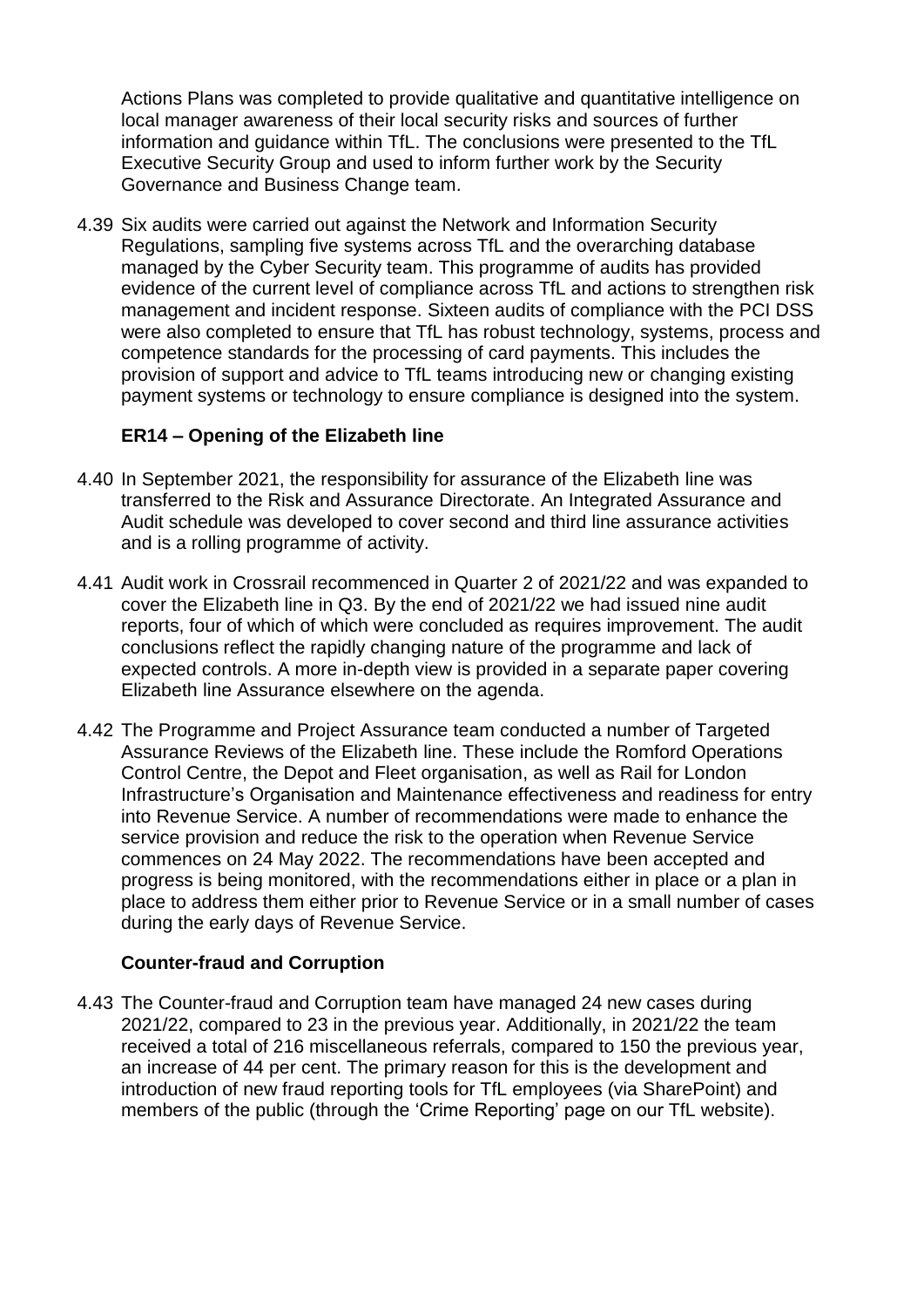4.44 We have reported to the Committee quarterly throughout the year on the status of fraud and corruption cases. An analysis of new cases by type in 2021/22 and comparative figures for 2020/21 are shown below.



4.45 Of the 24 new cases opened in 2021/22, 16 (66 per cent) have already been referred directly to the police or reported to Action Fraud, which is double the amount in 2020/21 (30 per cent). Decisions regarding seven other cases have yet to be made. Policing resources dedicated to investigating complex fraud cases, particularly commercial fraud, remain small and this can present significant challenges with the reporting of and the time it takes to progress criminal prosecutions. We continue to collaborate with senior law enforcement officers to obtain best outcomes on all reported fraud cases. During the year a total of 41 cases were closed (2020/21: 24 cases). The outcomes of these cases are summarised as follows.



4.46 We continue to collaborate with internal and external stakeholders to support the delivery of our Counter-fraud and Corruption strategy. The TfL Counter-fraud and Corruption Steering Group continues to meet regularly, chaired by General Counsel, and we are active members of several forums, including the recently formed UK Rail Fraud Forum (consisting of fraud specialists from Train Operating Companies across the UK), the London Fraud Forum (bringing together the public and private sector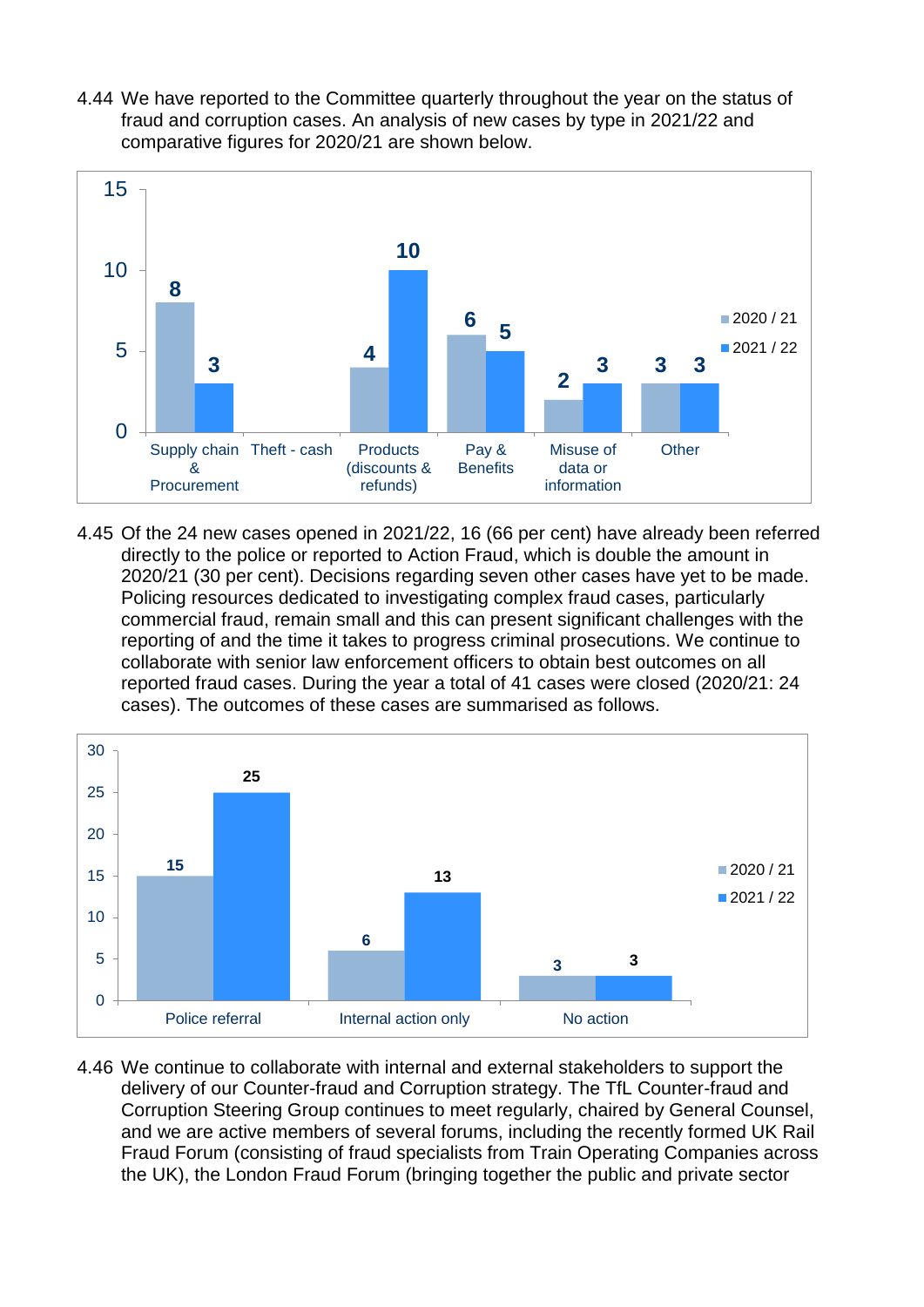anti-fraud communities from across London), and our own TfL Security and Culture programme.

- 4.47 Our Counter-fraud and Corruption 'Action Plan 2019-21', approved by the Executive Committee in December 2019, has now been completed. Our Counter-fraud and Corruption strategy will be reviewed and updated in 2022/23, and a new 'Action Plan' agreed, with particular emphasis to be given to the development and introduction of a pan-TfL fraud risk assessment process.
- 4.48 The team have continued to deliver a range of fraud awareness activities, designed to prevent and detect fraud and corruption, deter would-be offenders, and educate the workforce about the risk of fraud in the workplace and at home. The highlights this year have included:
	- (a) the remote hosting of our 'Fraud Awareness week' in November 2021, including the use of a 'click bait' fraud intranet article that attracted over 3,800 views, fraud awareness presentations on digital screens across our main office buildings, a digital desktop advertisement about reporting fraud and a short video highlighting the work of the team and notable fraud convictions;
	- (b) working alongside our Commercial and Legal teams to review and update our pan-TfL Declarations of Interest guidance;
	- (c) the development of our new internal Counter-fraud and Corruption SharePoint site and external fraud reporting platform, providing TfL employees and members of the public with easy-to-use online fraud reporting forms, to best capture fraud intelligence and allegations of financial crime against TfL;
	- (d) the development and delivery of 'fraud awareness' presentations and workshops to support our ongoing collaboration with senior management to prevent and detect financial crime; and
	- (e) the introduction of a process to ensure all compensation awarded to TfL by the courts, from the conviction of offenders, is documented, tracked and received.

### **Steering Group Participation**

4.49 The Risk and Assurance leadership team have continued to be involved in a range of steering groups and other governance bodies. This involvement enables us to provide input on risk and assurance matters, as well as allowing observation of project and other governance processes.

#### **Quality, Safety and Security Assurance Summary**

4.50 A significant change this year has been the change of the team's name from 'Integrated Assurance' to 'Quality, Safety and Security Assurance'. 'Integrated Assurance' was not well understood by the team or stakeholders and the revised name is intended to make it clear what subjects the team provides assurance on, who our key stakeholders are and the applicable governance regimes. The assurance provided by the team and the processes for its delivery remain unchanged.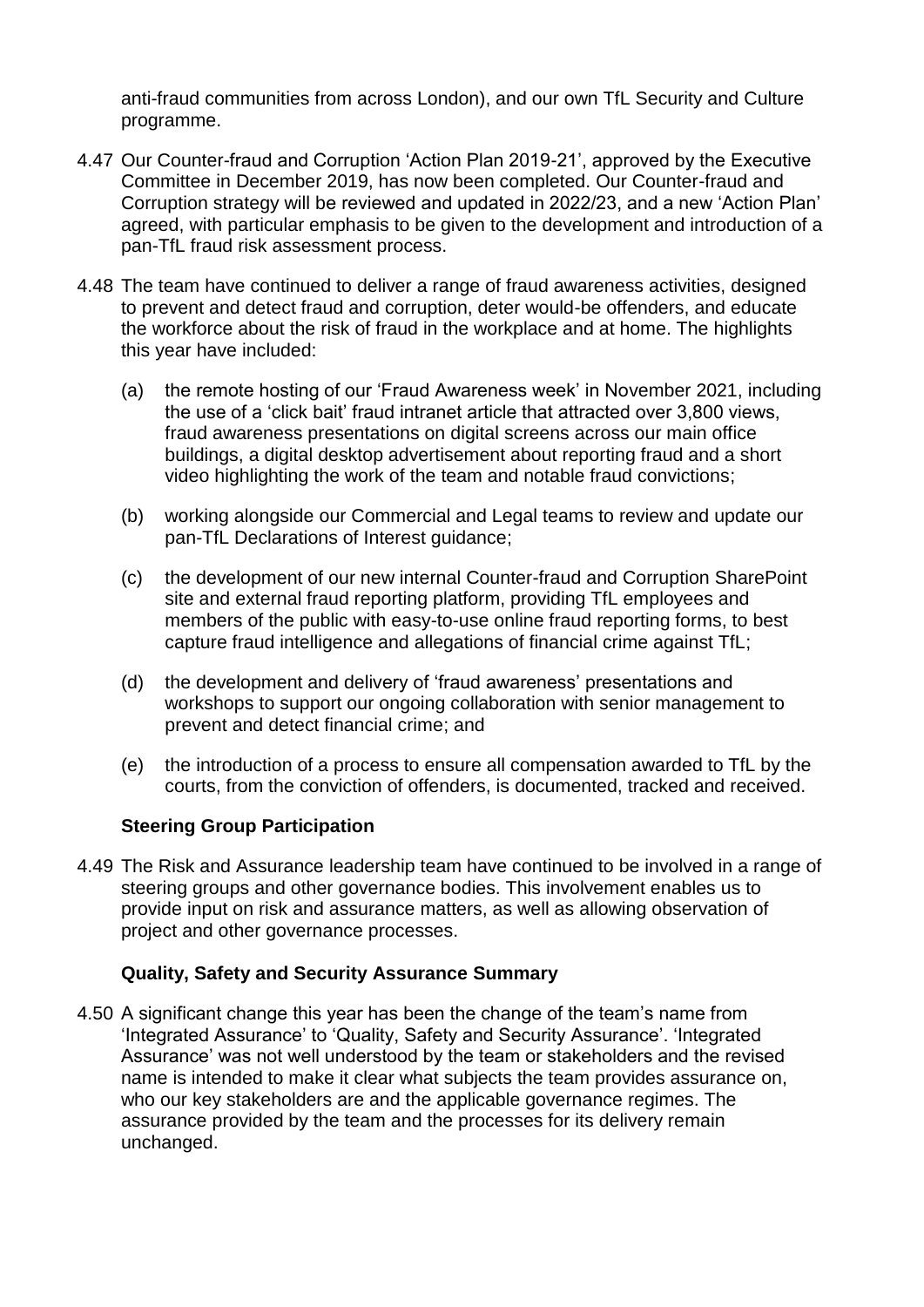- 4.51 In total Quality, Safety and Security Assurance completed 86 assurance assignments in 2021/22 (compared with 56 in 2020/21), these comprised:
	- (a) 52 audits against risk ER1 'Major health, safety or environmental incident or crisis' (this includes 23 Integrated Systems audits, see below);
	- (b) 23 'Integrated Systems' audits (assessing LU operational and maintenance teams' compliance with a range of management system requirements including SHE, competence and finance);
	- (c) 10 audits of TfL asset quality and compliance with internal or industry standards against risk ER12 'Asset condition unable to support TfL outcomes'; and
	- (d) 16 PCI DSS compliance audits and five Network and Information Systems compliance audits against risk ER4 'Major security incident'.
- 4.52 Of these audits, six were concluded as 'well controlled', 32 'adequately controlled', 17 'requires improvement' and five 'poorly controlled'. Proportionally the distribution of 2021/22 conclusions is consistent with 2020/21, the greatest difference is an 8.9 per cent increase in the number of 'requires improvement' audits and a 7.9 per cent reduction in the percentage of memos/not rated. Twenty-six audits were not given a conclusion, 23 of these were 'Integrated Systems audits' which are not concluded as they cover a wide range of subjects and risks making a single conclusion misrepresentative. However, more detailed analysis of trends and lessons learnt from the 'Integrated Systems audits' are provided quarterly to the Operations leadership team.
- 4.53 Due to the nature of our assurance work being at the second line of defence, the most commonly occurring findings relate to non-compliances with TfL management systems, industry standards or legal requirements. Following the introduction of new audit software in 2021, for the past year we have codified individual audit findings with actions which allows for greater trend analysis (see graph below). The most commonly occurring findings are missing or incomplete records, procedures and training records or monitoring arrangements. This is not unexpected as audits routinely seek assurance that good process exists, teams are competent in its implementation and compliance is locally monitored and recorded. It is therefore logical that the greatest number of findings are in these categories. There is a small peak in the number of 'high' findings under 'monitoring', this reflects the criticality of having local (first line of defence) assurance arrangements to inform managers of performance. Detail is set out in the graphic below: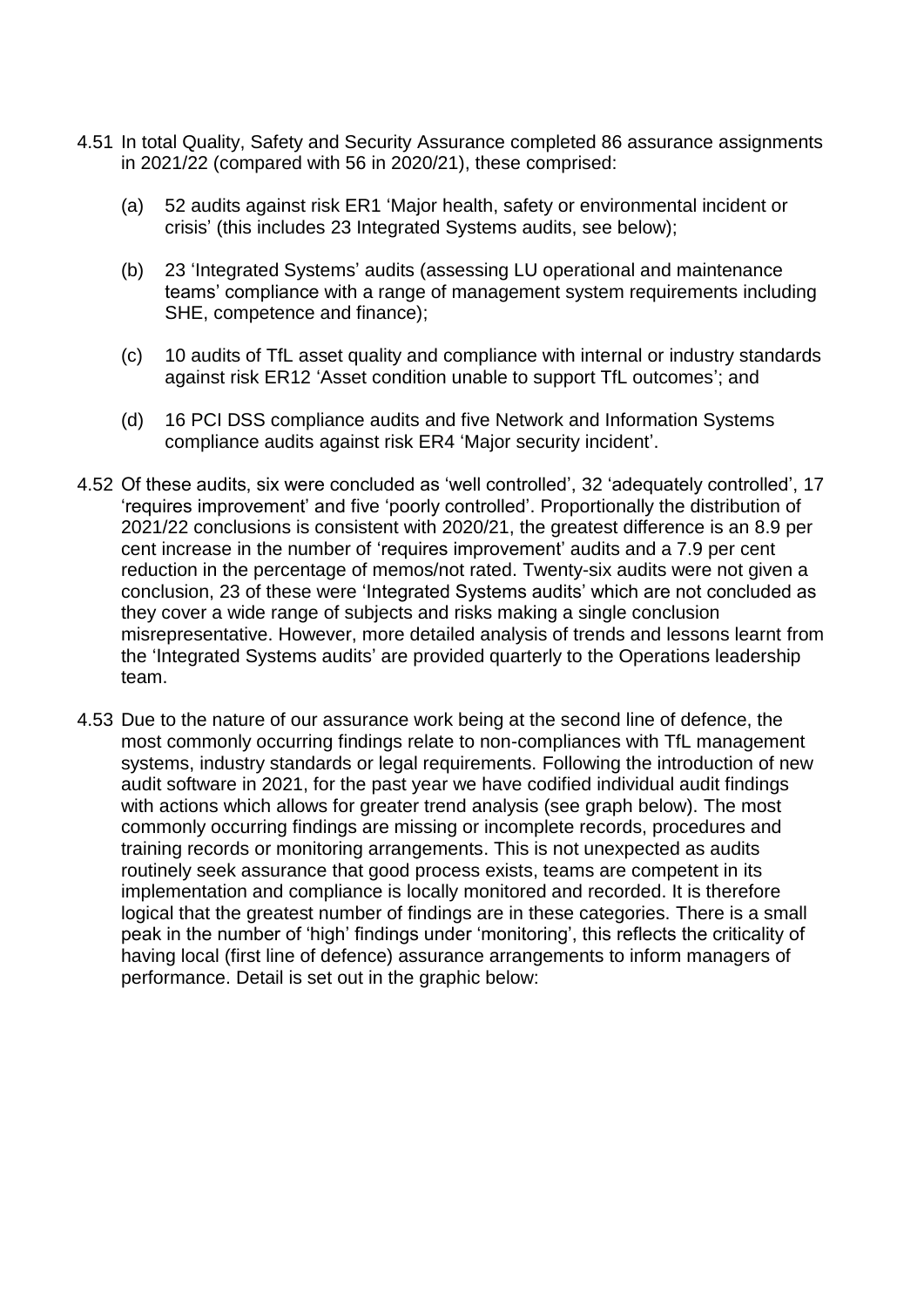

- 4.54 A benchmarking exercise was undertaken with Network Rail, comparing our systems, templates and process with those of a comparable second line of defence audit team in Network Rail with the aim of identifying good practice. In summary, both teams operated broadly comparable assurance regimes, with notable small number of exceptions due to the idiosyncrasies of the associated organisations. Opportunities have been identified to provide more detailed process for the closing of audits, sampling methodology and use of technical specialists on audits.
- 4.55 A significant piece of work in 2021/22 was the continuation of consultancy services to support the development of the TfL security strategy, governance and culture. This is discussed under the section 'ER4 – Major security incident' above.

### **5 Quality Assurance and Improvement**

- 5.1 In accordance with the Public Sector Internal Audit Standards, Internal Audit has an ongoing quality assurance and improvement programme to evaluate our compliance with the Standards and to identify opportunities to improve the effectiveness and efficiency of the function. This is delivered through an annual self-assessment process, but at least every five years we are required to commission an external assessment by a qualified, independent assessor from outside the organisation.
- 5.2 At the direction of the new Head of Internal Audit (HoIA) we have not carried out our annual assessment. A review of internal audit's processes and procedures was completed this year and a new manual drafted but not implemented. The HoIA wanted time to assess the new proposals and become familiar with the current way of working. The HoIA, supported by the Senior Internal Audit Managers, will undertake an internal assessment during the first quarter of the 2022/23 financial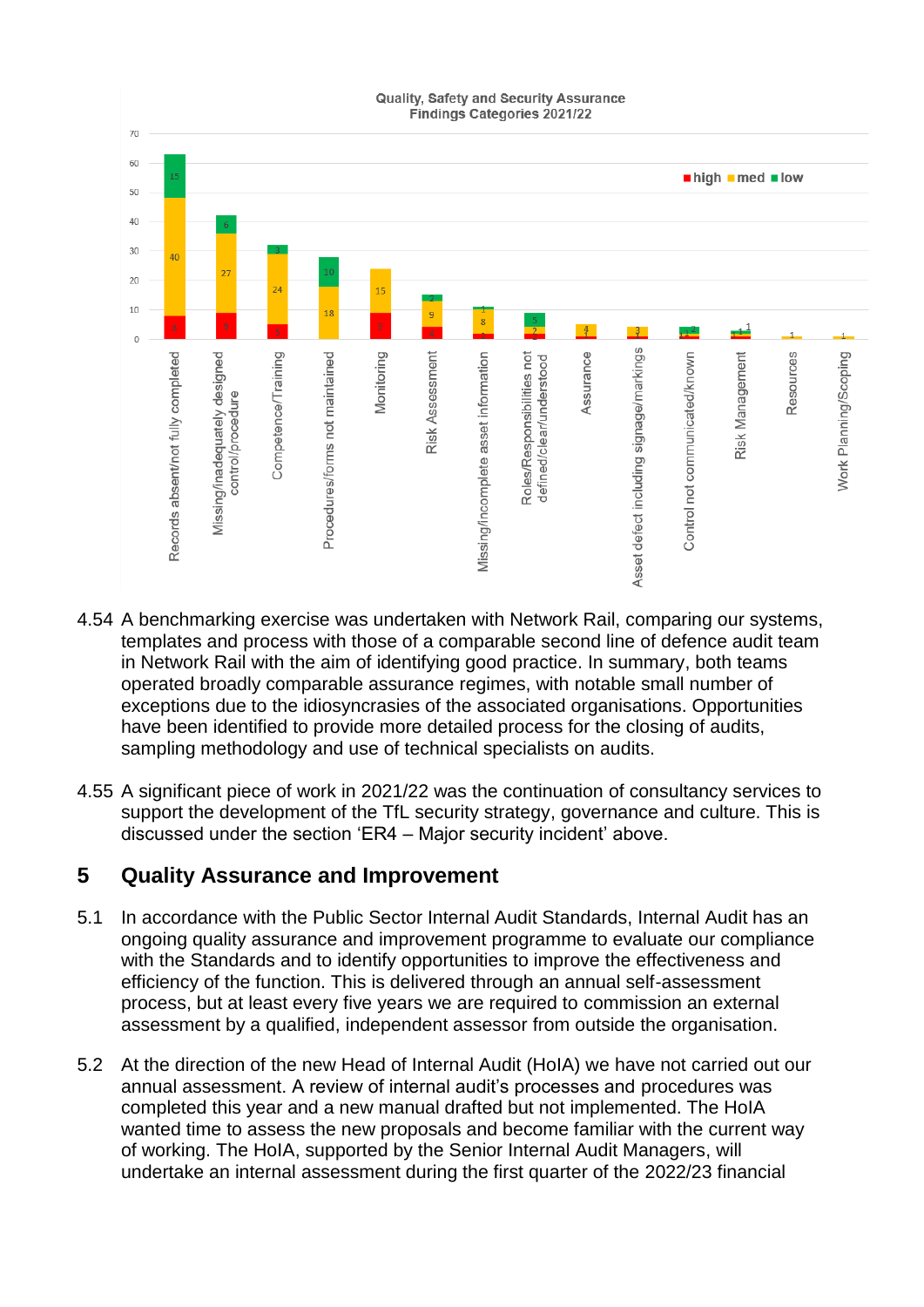year which will inform the decision when to commission a formal External Quality Assessment.

### **6 Resources**

### **Headcount**

- 6.1 We began the financial year with eight vacancies across the Risk and Assurance Directorate and the same number but different roles at year end. Two key appointments were made with the recruitment of a new permanent Head of Internal Audit and the secondment for Head of Project Assurance. The TfL headcount controls process continues to be rigorously applied and so vacancies are only being filled when essential and as workload and business need requires, as such we are in the process of actively recruiting for three of the current vacancies.
- 6.2 Unlike other areas of TfL, staff turnover has once again been low, and for the most part when we have vacancies, we attract good quality candidates into the team. The exception to this is the Technology, Information and Security (TIS) auditors. We have therefore decided to support one of the current Band 3 auditors to become an accredited TIS auditor to help improve our capability in this area and reduce our reliance on co-source partners.

### **Co-Sourcing**

6.3 During the year we have utilised co-sourcing contracts consisting of two external providers, for delivery of TIS audits due to a lack of internal resource. The quality and timely delivery of the work has not been good and we are looking to reduce our dependence on the co-source providers by further attempts to recruit TIS auditors again.

### **Secondments**

- 6.4 We have continued to make successful use of secondments, both inward and outward, over the course of the year. Secondments are a useful means of filling staff vacancies, but also valuable in helping provide development opportunities to staff.
- 6.5 At the end of the financial year, we had two staff members in secondment roles within Risk and Assurance, three staff members on secondment to other parts of TfL and three staff from elsewhere in TfL seconded into Risk and Assurance.

# **7 Stakeholder Feedback**

- 7.1 At the end of every audit engagement, we send out a feedback form to the principal auditee(s) requesting their views on the audit process and the report. The result of the feedback is reported in detail at each Committee meeting. The following provides the full picture at the end of the financial year.
- 7.2 In 2020/21 Internal Audit issued 26 questionnaires with a return rate of 35 per cent and with an average score of 90.7 per cent (see table below).